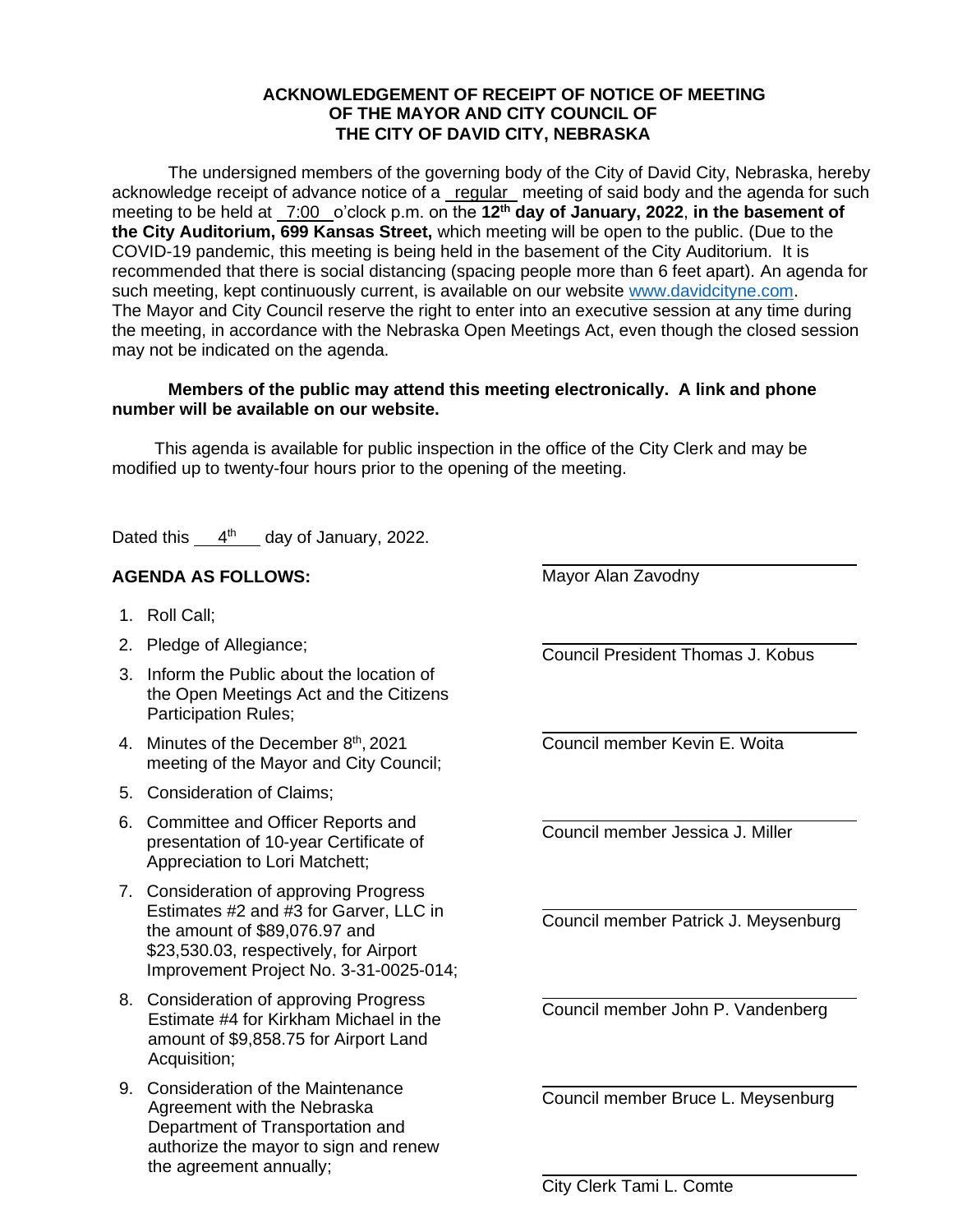City Council Agenda January 12, 2022 Page 2

- 10. Consideration of appointing Brian Small as an alternate to the Planning Commission to fill the vacant position;
- 11. Consideration of approving the Interlocal Cooperation Agreement for the County Library Cards;
- 12. Consideration of purchasing two John Deere Z960M ZTrak mowers from AKRS Equipment for \$11,565.00 each, totaling \$23,130.00;
- 13. Consideration of Resolution No. 1-2022 adopting an Electric PCA for the calendar year 2022;
- 14. Consideration of the bids received to farm a portion of the airport ground known as Farm 5993;
- 15. Public hearing to consider amending the Future Land Use Plan Map by changing the zoning classification from  $I$  – Industrial to  $C$  – Commercial for the following real estate:
	- Lot 9, 10, 11 and 12, Block 31, Original Town;
- 16. Consideration of Ordinance No. 1377 amending the Future Land Use Plan Map by changing the zoning classification from  $I$  – Industrial to  $C$  – Commercial for the following real estate:
	- Lot 9, 10, 11 and 12, Block 31, Original Town;
- 17. Public hearing to consider amending the Official Zoning Map by changing the zoning classification from I- 1 – Light Industrial to C-2 – Downtown Commercial for the following real estate:
	- Lot 9, 10, 11 and 12, Block 31, Original Town;
- 18. Consideration of Ordinance No. 1378 amending the Official Zoning Map by changing the zoning classification from  $I - I$  – Light Industrial to  $C - 2$  – Downtown Commercial for the following real Estate:
	- Lot 9, 10, 11 and 12, Block 31, Original Town;
- 19. Public hearing to consider amending the Future Land Use Plan Map by changing the zoning classification from MDR – Medium Density Residential to HDR – High Density Residential for an area described as:

Point of beginning is the intersection of the centerlines of West "D" Street and the centerline of the BNSF railroad R.O.W.; thence westerly along the centerline of West "D" Street to the intersection with the centerline of County Road M; thence, northerly along said centerline of County Road M to the intersection with the centerline of the Nebraska Central Railroad R.O.W.; thence, easterly along said centerline of the Nebraska Central Railroad R.O.W. to the intersection with the centerline of  $1<sup>st</sup>$  Street; thence, southerly along said centerline to the intersection with the centerline of West "E" Street; thence, easterly along the centerline of West "E" Street to the intersection with the BNSF R.O.W.; thence, southerly along the centerline the BNSF R.O.W. to the POB.

- 20. Consideration of Ordinance No. 1379 amending the Future Land Use Plan Map by changing the zoning classification from MDR – Medium Density Residential to HDR – High Density Residential for an area described above;
- 21. Public hearing to consider amending the Official Zoning Map by changing the zoning classification from R-2 – Two-Family Residential to R-3 – Multi Family Residential for an area described as:

Point of beginning is the intersection of the centerlines of West "D" Street and the centerline of the BNSF railroad R.O.W.; thence westerly along the centerline of West "D" Street to the intersection with the centerline of County Road M; thence, northerly along said centerline of County Road M to the intersection with the centerline of the Nebraska